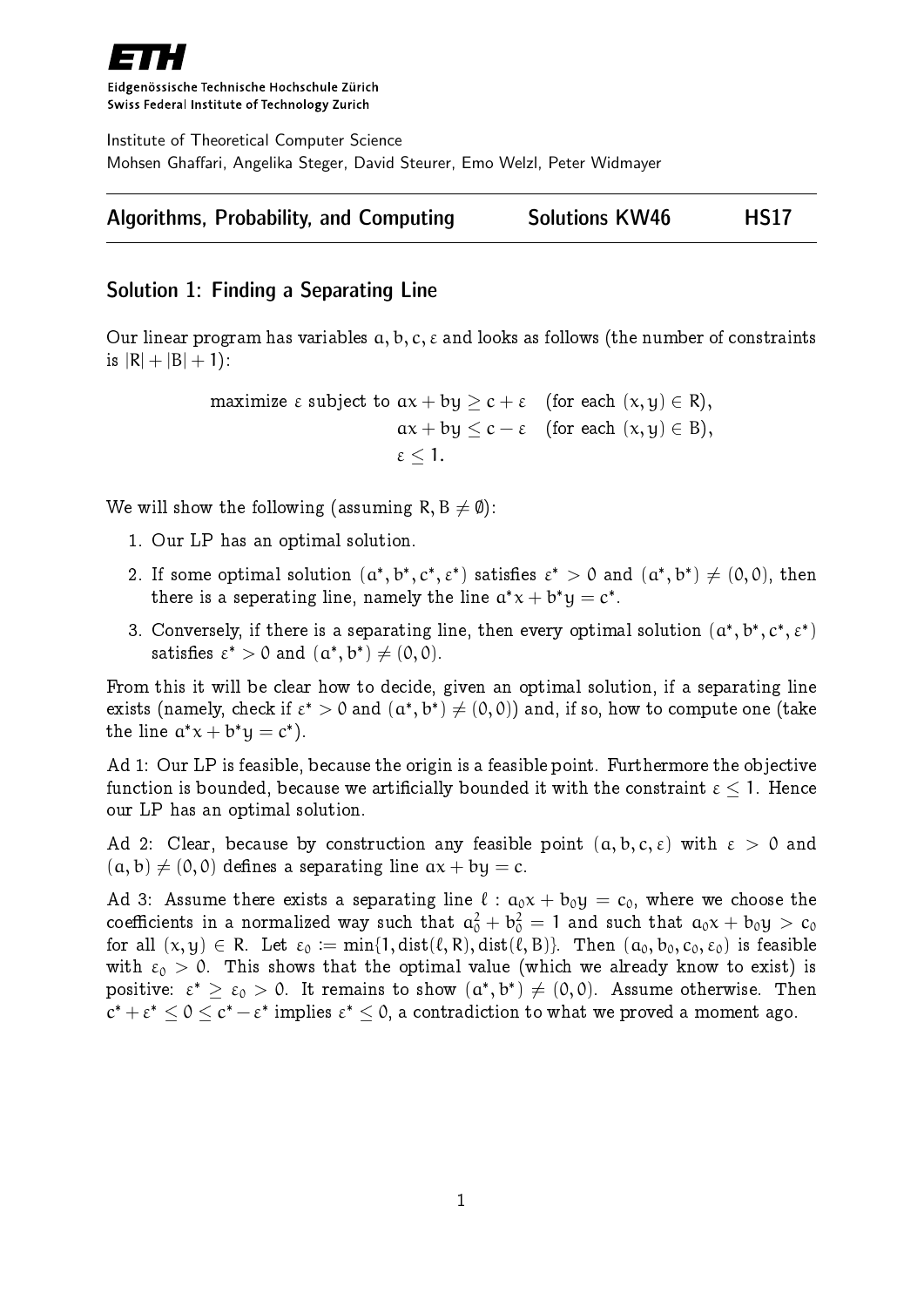# Solution 2: Fitting a Ball into a Convex Polytope

We assume that the given intersection of halfspaces is bounded, so that the question is well-defined and fits the title of the exercise. (This was an oversight in phrasing the question.)

We may assume without loss of generality that every constraint  $\mathbf{a}_\mathfrak{l}^\intercal \mathbf{x} \leq \mathbf{b}_\mathfrak{t}$  (which corresponds to the halfspace H<sub>i</sub>) is normalized, which simply means that we have  $\|a_i\|_2 = 1$ . Indeed, this can always be achieved by rescaling all the coefficients in a given constraint.

From linear algebra we recall that  $\boldsymbol{a}_i$  is nothing else than the normal vector of the hyperplane  $\mathsf{P}_\mathfrak{i}$  defined by the equation  $\mathsf{a}_\mathfrak{i}^\mathsf{T}\mathsf{x}=\mathsf{b}_\mathfrak{i}$  (note that  $\mathsf{P}_\mathfrak{i}$  is simply the boundary of H<sub>i</sub>). Furthermore, the absolute value of  $\rm b_i$  is equal the Euclidean distance between  $\rm P_i$ and the origin (note that this is only true because we have normalized constraints). The sign of  $\mathrm{b_{i}}$  additionally tells us on which side of the coordinate system  $\mathrm{P_{i}}$  lies relative to  ${\sf a}_{\mathfrak i}$ . If  ${\sf b}_{\mathfrak i}=0$  then  ${\sf P}_{\mathfrak i}$  goes through the origin. If  ${\sf b}_{\mathfrak i}>0$  then  ${\sf P}_{\mathfrak i}$  has been moved away from the origin in the direction of the normal vector  $\boldsymbol{\mathsf{a}}_\textnormal{i}.$  If  $\boldsymbol{\mathsf{b}}_\textnormal{i} < 0$  then  $\boldsymbol{\mathsf{P}}_\textnormal{i}$  has been moved away from the origin against the direction of  $\mathbf{a}_\text{i}$ .

Let us now define for every halfspace  ${\sf H_i}$  another halfspace  ${\sf H_i^r}:=\{ {\sf x}\colon {\sf a}_i^{\sf T}{\sf x}\leq b_i-r\}$  for a non-negative parameter which we call r. We also define the corresponding hyperplanes  $P_i^r$ . Note that for  $r > 0$ ,  $H_i^r$  is smaller than  $H_i$  in the sense that it is a strict subset. More precisely, the boundary  $P_i^r$  of  $H_i^r$  has been moved inwards by a distance of  $r$  when compared with the boundary  $\mathsf{P}_{\mathfrak{i}}$  of  $\mathsf{H}_{\mathfrak{i}}.$ 

Now suppose  $r\geq 0$  and that  $H^r:=\bigcap_{i=1}^m H_i^r$  is non-empty. Fix any point  $\mathbf c$  in  $H^r.$  Clearly, the ball with center point  ${\mathsf c}$  and radius  ${\mathsf r}$  must be completely contained in  ${\mathsf H} \coloneqq \bigcap_{\mathsf i=1}^\mathfrak m {\mathsf H}_\mathsf i$ because c has distance at least r from  $P_i$  for all indices i. Conversely, for any given ball with center point c and radius r that is completely contained in H, it must also be the case that c is contained in  $H_r$  for otherwise the given ball would properly intersect one of the hyperplanes  $\mathsf{P}_{\mathfrak{i}}.$  Therefore, the desired largest radius  $\mathsf{r}^*$  is equal to the largest value of  $r \ge 0$  with H<sup>r</sup>  $\neq \emptyset$ , and the desired center point c<sup>\*</sup> can be any point in H<sup>r\*</sup>. All of the above conditions can easily be expressed in the following linear program with real variables  $c \in \mathsf{R}^n$  and  $r \in \mathsf{R}$ .

$$
\begin{aligned} \text{Maximize} & \quad r \\ \text{subject to} & \quad r \geq 0 \\ & \quad a_1^T c \leq b_1 - r \\ & \quad a_2^T c \leq b_2 - r \\ & \quad \vdots \\ & \quad a_m^T c \leq b_m - r \end{aligned}
$$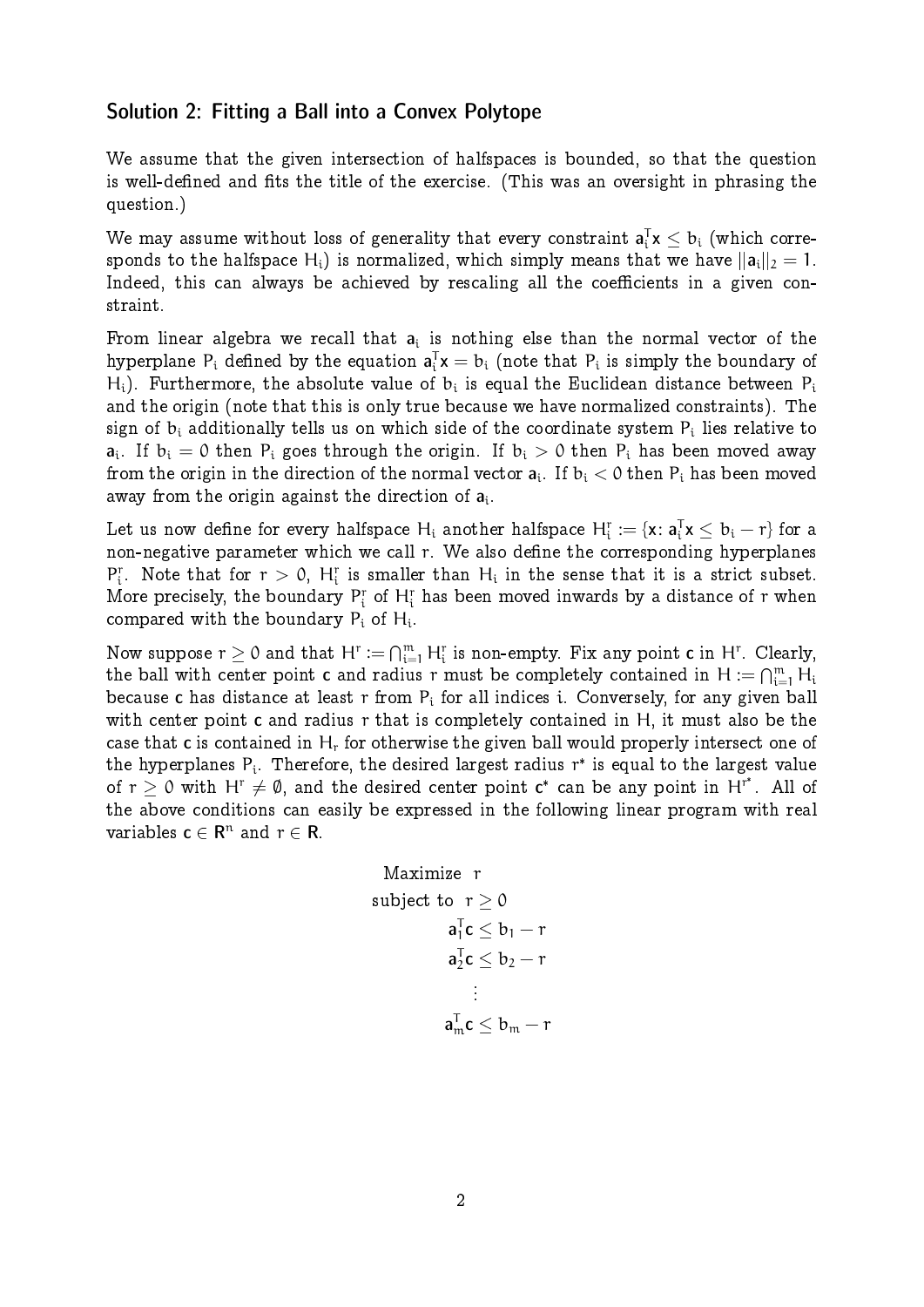## Solution 3: Linear Programs in Equational Form

Given a linear program in standard form $^1,$  $^1,$  $^1,$ 

$$
maximize cT x subject to Ax \leq b,
$$
 (LP 1)

where  $\mathcal{A}\in \mathsf{R}^{\mathfrak{m}\times \mathfrak{n}},\, \mathfrak{c}\in \mathsf{R}^{\mathfrak{n}}$  and  $\mathfrak{b}\in \mathsf{R}^{\mathfrak{m}},$  we can convert it into equational form as follows: First we replace the " $\lt$ " by a " =" by the following trick.

$$
\text{maximize } \text{c}^{\mathsf{T}}\text{x } \text{ subject to } \text{Ax} + \varepsilon = \text{b}, \,\, \varepsilon \geq 0 \qquad \qquad \text{(LP 2)}
$$

where  $\varepsilon = (\varepsilon_1, \ldots, \varepsilon_m)$  is a vector of m new variables. In a second step we get rid of unconstrained (= possibly negative) variables. To this end we replace each  $\mathsf{x_{i}}$  by  $\mathsf{x_{i}^{\prime}}\!-\!\mathsf{x_{i}^{\prime\prime}}$ יי<br>i י where  $x'_i$  $\mathbf{x}_i^{\prime}, \mathbf{x}_i^{\prime\prime}$  are two new nonnegative variables:

maximize 
$$
c^T(x'-x'')
$$
 subject to  $A(x'-x'') + \varepsilon = b$ ,  $x' \ge 0$ ,  $x'' \ge 0$ ,  $\varepsilon \ge 0$ . (LP 3)

Now we write this LP in such a way that it is undoubtedly in equational form, e. g. like this:

$$
\text{maximize } \begin{pmatrix} c \\ -c \\ 0 \end{pmatrix}^T \begin{pmatrix} x' \\ x'' \\ \epsilon \end{pmatrix} \text{ subject to } \begin{pmatrix} A & -A & I_m \end{pmatrix} \begin{pmatrix} x' \\ x'' \\ \epsilon \end{pmatrix} = b, \begin{pmatrix} x' \\ x'' \\ \epsilon \end{pmatrix} \geq 0. \qquad \text{(LP 4)}
$$

In what sense have we "converted" the LP into equational form? We make the following notes.

If x is a feasible solution of (LP 1), then a corresponding feasible solution of (LP 4) is given by

$$
x' = (\max\{x_1, 0\}, \ldots, \max\{x_n, 0\}),
$$
  
\n
$$
x'' = -(\min\{x_1, 0\}, \ldots, \min\{x_n, 0\}),
$$
  
\n
$$
\epsilon = b - Ax.
$$

Furthermore this feasible solution to (LP 4) has the same objective value as  $x$ .

• Correspondingly, if  $(x', x'', \varepsilon)$  is a feasible solution of (LP 4), then  $x' - x''$  is a feasible solution of (LP 1) with the same objective value.

Complexity: The linear program (LP 4) has  $2n + m$  variables and  $2n + 2m$  constraints, where the original (LP 1) had n variables and m constraints.

<span id="page-2-0"></span><sup>&</sup>lt;sup>1</sup>You might want to revise at this point how to convert any linear program into standard form (section 6.1 of the lecture notes).